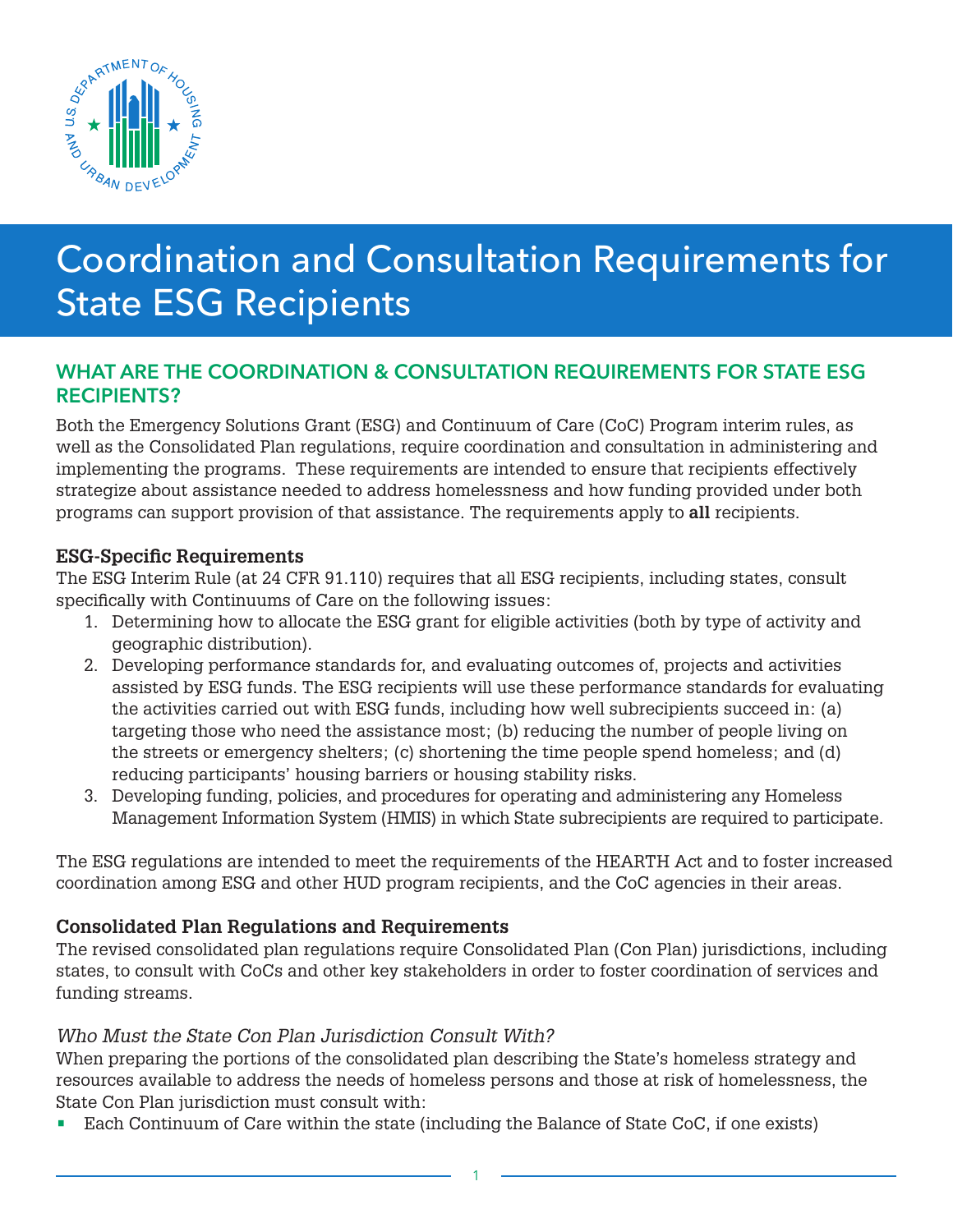- Public and private agencies that address housing, health, social services, victim services, employment or education needs of low-income or homeless individuals and families
- Publicly funded institutions and systems of care that may discharge persons into homelessness
- Business and civic leaders

State Con Plan jurisdictions are required to consult with **all** CoCs in the state regarding aspects of the Consolidated Plan related to homelessness as well as on ESG-specific requirements. The Con Plan regulations include requirements related to ESG Written Standards and Coordinated Entry and reinforce the ESG Interim Rule requirements concerning Performance Measurement and Resource Allocation described below.

# WHAT ARE THE REQUIRED COORDINATION & CONSULTATION WORK PRODUCTS/ OUTPUTS FOR STATE ESG RECIPIENTS?

#### *Written Standards*

All ESG recipients are required to develop written policies and procedures for subrecipients to use in providing ESG assistance. The requirements for states differ slightly from those that apply to local governments, in order to accommodate the restrictions on states' use of ESG funds and the variety of areas and CoCs their programs encompass.

State recipients may allow subrecipients to develop their own written standards (see 24 CFR 576.400(d)). Thus, under the state programs, the written standards for providing ESG assistance may vary by subrecipient, Continuum of Care, or the geographic area over which services are coordinated. However, States are required to establish and consistently apply, or require that subrecipients establish and consistently apply, written standards for providing ESG assistance. Written standards developed by the state must be included in the state's Consolidated Plan. If the state allows written standards to be developed by its subrecipients, the state must describe its requirements for the establishment and implementation of those standards in the state's Consolidated Plan.

At a minimum these written standards must include:

- Policies and procedures for evaluating eligibility for ESG
- Standards for targeting and providing essential services related to street outreach
- Policies and procedures for admission, diversion, referral, and discharge by ESG-assisted shelters including standards on length of stay, if any, and meeting the needs of special populations
- Policies and procedures for assessing, prioritizing, and reassessing individuals' and families' needs for essential services related to emergency shelter
- Policies and procedures for coordination among emergency shelter providers, essential services providers, homelessness prevention, and rapid re-housing assistance providers; other homeless assistance providers; and mainstream service and housing providers
- Policies and procedures for determining and prioritizing which eligible families and individuals will receive homelessness prevention assistance and which eligible families and individuals will receive rapid re-housing assistance
- Standards for determining what percentage or amount of rent and utilities costs each program participant must pay while receiving homelessness prevention or rapid re-housing assistance
- Standards for determining how long a particular program participant will be provided with rental assistance and whether and how the amount of that assistance will be adjusted over time
- Standards for determining the type, amount, and duration of housing stabilization and/or relocation services provided to a program participant, including maximum amount of assistance, maximum number of months the program participant may receive assistance; or the maximum number of times the program participant may receive assistance.